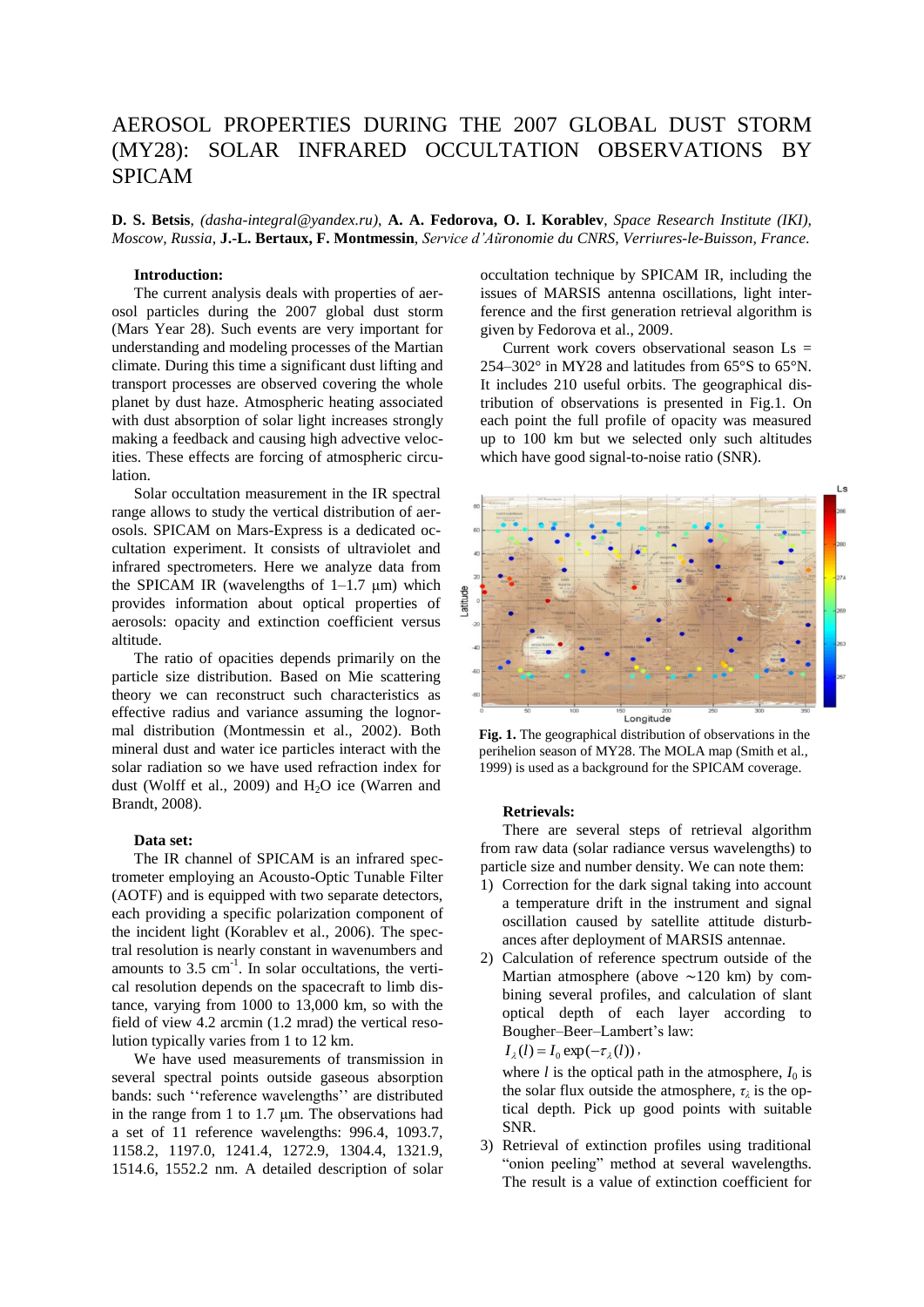each level.

- 4) Constraining of the size particle distribution with assumption of lognormal law in a classical Mie theory. To compute light scattering by polydisperse spherical particles we applied the code by Michael Mishchenko and collaborators (Mishchenko et al., 1999). The result is parameters of distribution: the effective radius  $(r_{\text{eff}})$  and variance  $(v_{\text{eff}})$  for each altitude. On this step we assume 5 cases of  $v_{\text{eff}}$ : 0.1, 0.2, 0.3, 0.4 and 0.5, and 2 cases of refractive index: mineral dust and water ice. Thus, we have 10 cases of fit for each orbit.
- 5) Retrieval of aerosol number density using the particle size distribution and knowing the vertical

profile of extinction coefficient.

We have noticed that number density values do depend on an assumption of effective variance and the SPICAM spectral range is not sensitive to the nature of particles, so we can't distinguish between dust and water ice. So we must do some additional procedures for finding the best case of fitting.

Trying to distinguish water ice clouds we can use observed cloud layers in extinction and particle sizes and use results of modeling from Martian Climate Database (MCD) which takes dust and cloud formation into account (Montabone et al., 2015) or other simultaneous in season observations.

To find the effective variances for different alti-

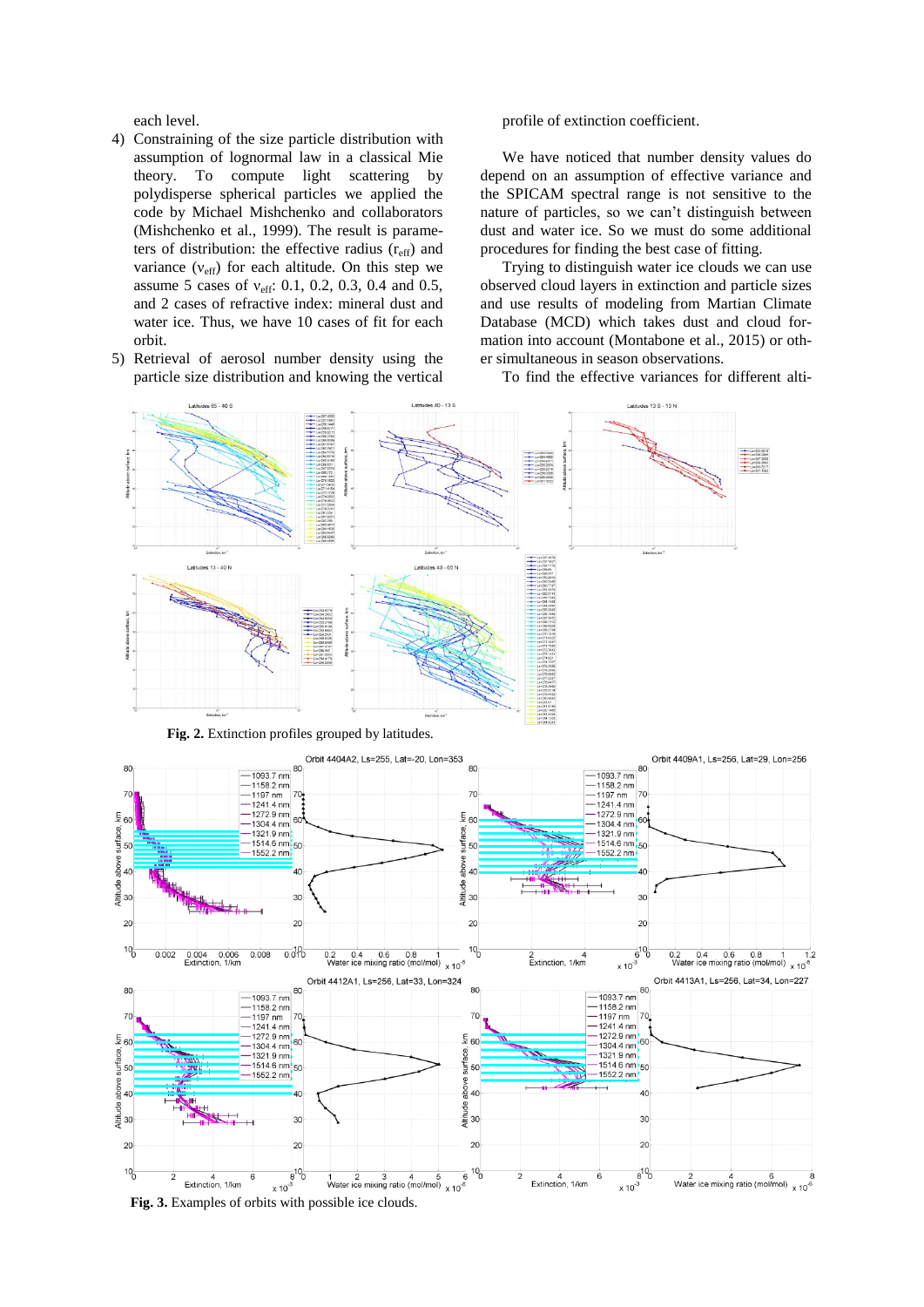tudes, we should choose the best case of fitting from different effective variances. In previous works this value commonly assumed 0.2 or 0.25. We have selected  $v_{\text{eff}}$  based on information about  $\chi^2$  (criteria of fitting).

Combining these results we have got information about extinction, particle size, effective variance, number density, the presence of ice clouds and study the distribution and evolution of these values during development of the dust storm.

## **Results:**

# *Extinction.*

Set of profiles was divided on 5 series associated with different latitude bands. The statistics is better for middle latitudes in both hemispheres (Fig.2). It is clear that extinction increases there, or in other terms, significant level of extinction achieves on higher altitudes at the end of the season.

#### *Ice clouds.*

Looking for some profiles of extinction we can see the feature that may be described as a local increasing of extinction at selected altitudes. It may indicate a cloud – most likely, cloud of water ice. The additional reasons would be prediction of the model (MCD). Fig.3 demonstrates several examples of the cases where we expect clouds with good agreement with the model.

#### *Effective variance.*

As we know lognormal distribution is described by the following:

$$
n(r) = Const \cdot r^{-1} \exp\left(-\frac{(\ln r - \ln r_g)^2}{2\ln^2 \sigma_g}\right),
$$

where  $r_g$  and  $\sigma_g$  are connected with the effective radius and variance as

$$
r_{\text{eff}} = r_{\text{g}} \exp\left(\frac{5}{2}\ln^2 \sigma_{\text{g}}\right), \ \ v_{\text{eff}} = \exp\left(\ln^2 \sigma_{\text{g}}\right) - 1.
$$

So if we know the extinction coefficient at an altitude *z* for several wavelengths *λ* we can constrain the size distribution of the refracting particles at that

altitude solving the inverse problem:

$$
k_{ext}(\lambda, z) = \int_{0}^{\infty} \sigma_{ext}(\lambda, r) n(r, z) dr
$$
, where  

$$
\sigma_{ext}(\lambda, r) = Q_{ext}(r, m, \lambda) \pi r^{2},
$$

and *Q*ext is the extinction cross-section factor and may be calculated by Mie theory for corresponding refractive index  $m$ , wavelength  $\lambda$  and a given size distribution.

After this procedure we should choose the best from 5 cases with different variance *υ*eff from 0.1 to 0.5 (suppose we know that there are no clouds in that point). This also manual work was done based on the information about  $\chi^2$ , behavior of the fitting function and corresponding values of effective radius, because in some cases the solving algorithm didn't converge. Often it was difficult to select automatically because of uncertainties of input extinction data.

#### *Particle size.*

Size distribution of the aerosol particles was reconstructed by the way described above. After the best fit was found it allows to compare corresponding radiuses at different time and coordinates. Special interest concerns with high altitude dust loading and transport processes during the storm event.

So we binned our data into 6 altitude bands: below 30 km, 30-40 km, 40-50 km, 50-60 km, 60-70 km and above 70 km. For each band the evolution of effective radius value is presented on Fig.4, where the color corresponds to latitude in Northern and southern hemispheres.

Some trends may be noticed. For example, we see certain increasing of radius in altitude range of 50-80 km – at high and middle latitudes of northern hemisphere and at all latitudes of southern.

#### *Number density*

We can also look at the same evolution for number density. This value may be calculated with the retrieved particle size distribution and knowing the extinction coefficient profiles as:



**Fig. 4.** Evolution of effective radius of dust particles during the global dust storm.